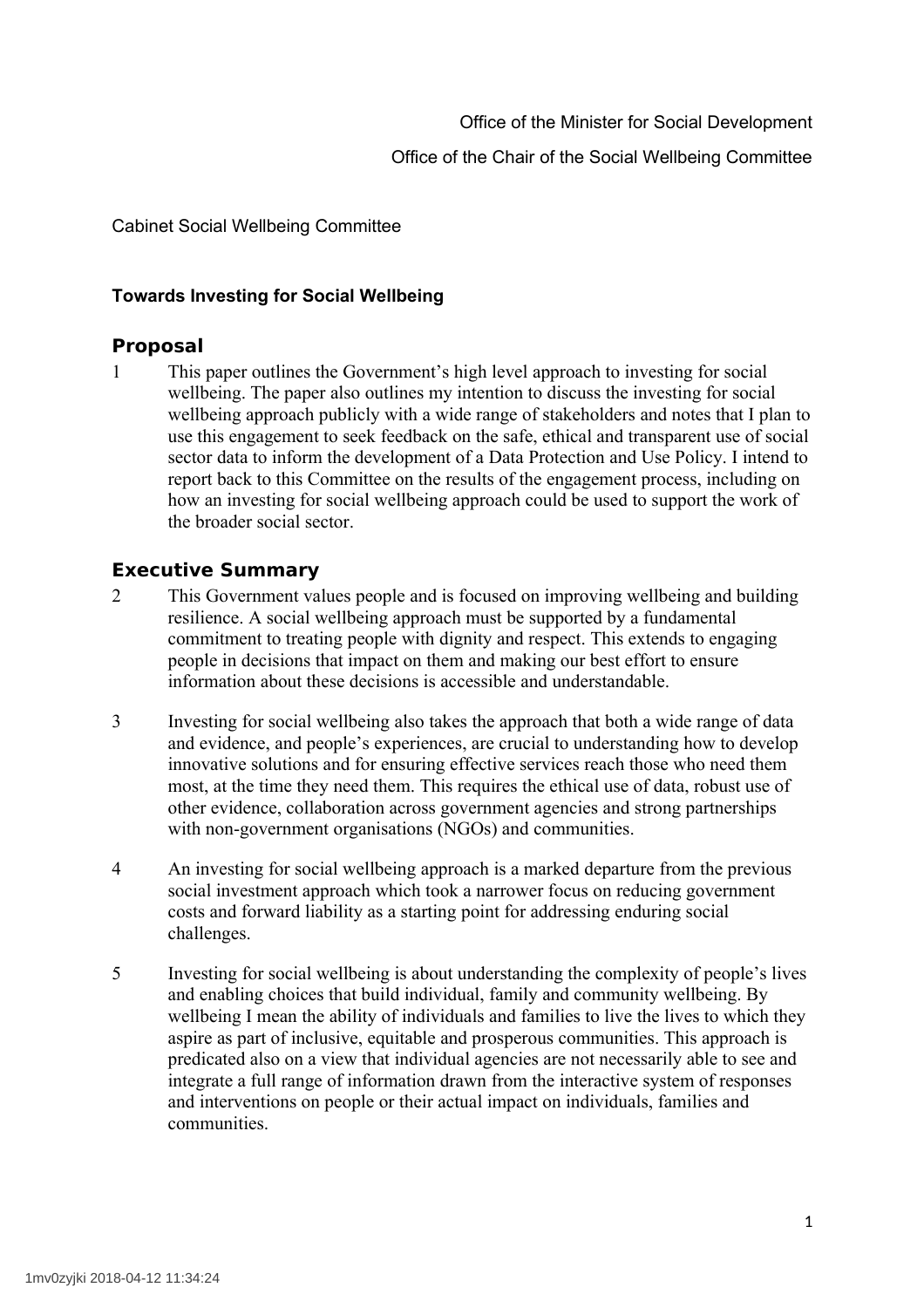- 6 We need to improve our understanding of people's needs over their lifetimes and our knowledge about what works. This will require people to trust us with their data. To build and retain this trust, agreed guidance on when, why and how data is collected and used is essential.
- 7 We are planning to engage with a wide range of New Zealanders, from May to August 2018, ranging from service providers, frontline government agency staff, to service users and specific population groups such as Māori and Pacific Peoples, to ask the public what they think about our proposed approach to investing for social wellbeing. We will use this feedback to inform our approach and how it might best be implemented at a practical level.
- 8 Following the Privacy Commissioner's report *Inquiry into the Ministry of Social Development's collection of individual client-level data from NGOs*, the Social Investment Agency (SIA) together with Statistics New Zealand were asked to develop a shared set of rules for the safe, ethical and transparent use of social sector data (a Data Protection and Use Policy).
- 9 We will also use the engagement on Investing for Social Wellbeing to discuss and gather feedback for the development of the Data Protection and Use Policy.
- 10 I intend reporting back to this Committee with the results of the engagement on the investing for social wellbeing approach in October 2018. At the same time I will also report back on how this approach might be better integrated to support the different work across the social system, including what investing for social wellbeing looks like in practice and how the approach could be implemented.
- 11 Following the public engagement I expect to work closely with my Ministerial colleagues to develop a publically well informed and tested approach that will compliment broader wellbeing and data work. As part of this I expect to develop a cohesive communication strategy that allows the government to speak confidently about what an investing for social wellbeing approach means in practice. (This is separate from and in addition to the communications materials that will support the public engagement process).
- 12 I understand that the term 'social investment' is not well understood publically and is not trusted by many. I propose to use the term 'Investing for Social Wellbeing' during the public engagement process to describe this government's proposed approach to improving social wellbeing and will seek feedback on whether the term correctly captures the principles set out in this paper.

# **Our approach**

- 13 The following section sets out a high level approach that reflects and supports this Government's values and priorities. This will form the basis of an investing for social wellbeing narrative and the subsequent development of tools and practical approaches used by the SIA. I am seeking your views and agreement to this position before I seek feedback more broadly with key stakeholders and groups outside of government.
- 14 Given the public interest and debate over the previous Government's approach to 'social investment' broader engagement of key stakeholders on this Government's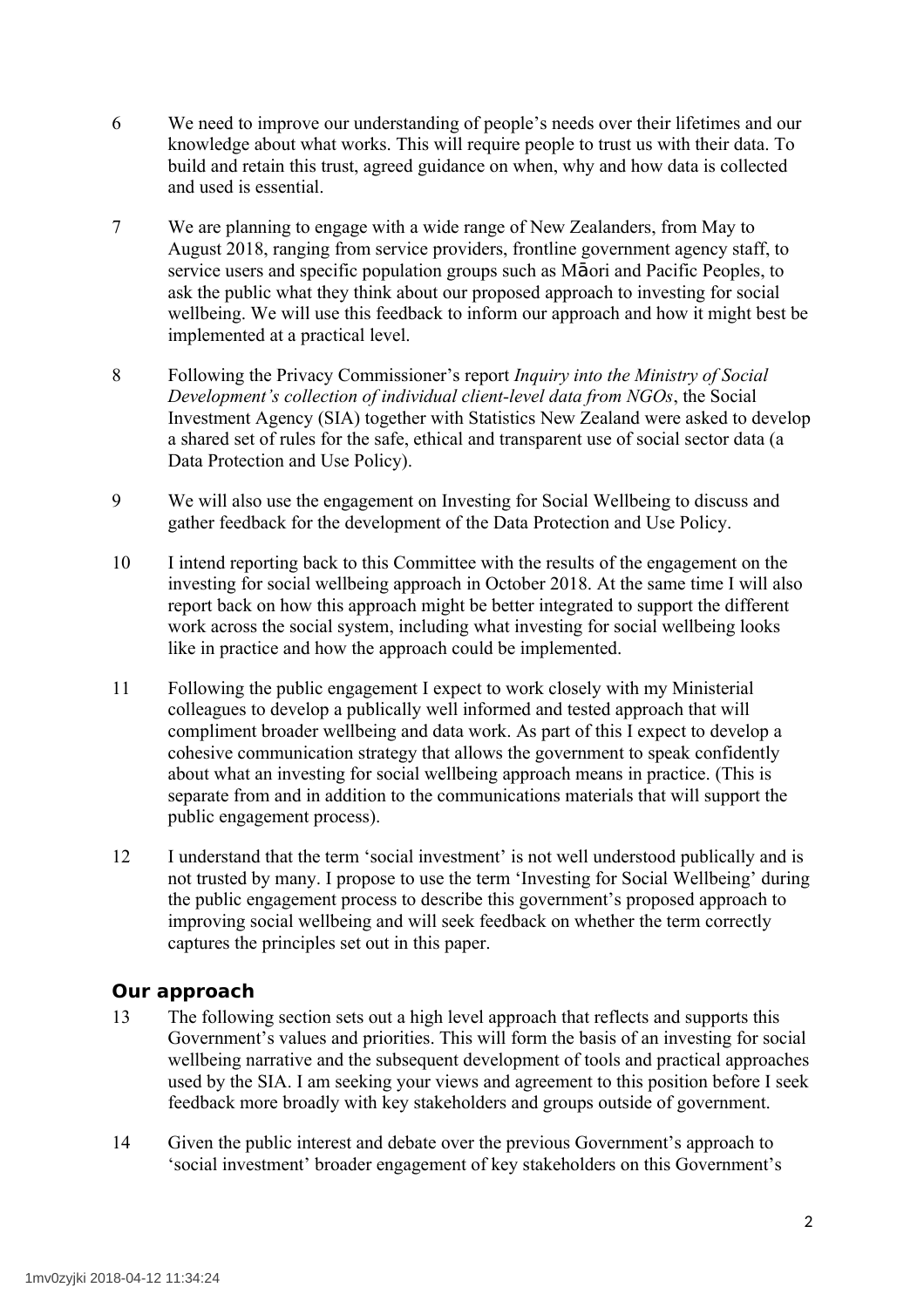approach to investing for social wellbeing is necessary if we are going to build trust and confidence in this area.

# **Investing for social wellbeing**

- 15 In the past the focus has been too narrow, concentrated on reducing costs to government. An approach premised on fiscal restraint and reducing future liabilities provides limited insight into what are often complex and enduring social challenges, and the range of solutions that might be found. This narrow focus and lack of clarity around the meaning of the term 'social investment' has led to a lack of trust in the term social investment itself. This government is taking a new, broader, approach that is based on social wellbeing and it will therefore be called 'investing for social wellbeing'.
- 16 Wellbeing relates to the ability of individuals and families to live the lives they aspire to and spans both material conditions and quality of life. As a government we want to know that our decisions are making a positive difference to meet these aspirations.
- 17 Investing for social wellbeing means supporting and resourcing people to improve theirs and others' wellbeing which, in turn, will contribute to broader positive social outcomes. This approach is centred on an attempt to understand, and the need to appreciate, the complexities in people's lives as well as their ability to build resilience and fulfil their potential in different ways.
- 18 A new approach will require us to continue to draw on insights and measure progress towards 'wellbeing' in tangible ways, however, the lens with which we do that must be cast widely. It is important to build an approach that is sensitive to the fact that how we draw on insights and the way in which we monitor progress will not only improve our design of solutions but will be crucial for public accountability and building trust.
- 19 This means the use of data and analytical tools needs to be done in a carefully considered, consistent, transparent and ethical way. These decision-making support tools, along with other evidence, must also be complemented by the equally valuable lived experiences and insights of people seeking support and the NGOs who work with them. It means acknowledging the importance of protecting relationships with Māori and valuing the knowledge that comes from these relationships. Together data, experience and other evidence create a lens that is less narrow than the previous social investment approach, enabling a shift towards investing for social wellbeing.
- 20 In practice, this approach will allow us to understand whether a social service or pilot intervention is making an individual, family or whānau healthier and happier, has led to a new job or change in earnings, improved their social connections or their sense of cultural identity, not simply whether they will continue to be a liability to the government. Our multi-dimensional approach will go a long way to understanding how well the government and social sector services are responding to the on-going and emerging needs of New Zealanders.
- 21 In order to deliver this approach we will need to encourage and support open and transparent relationships amongst government agencies and strong community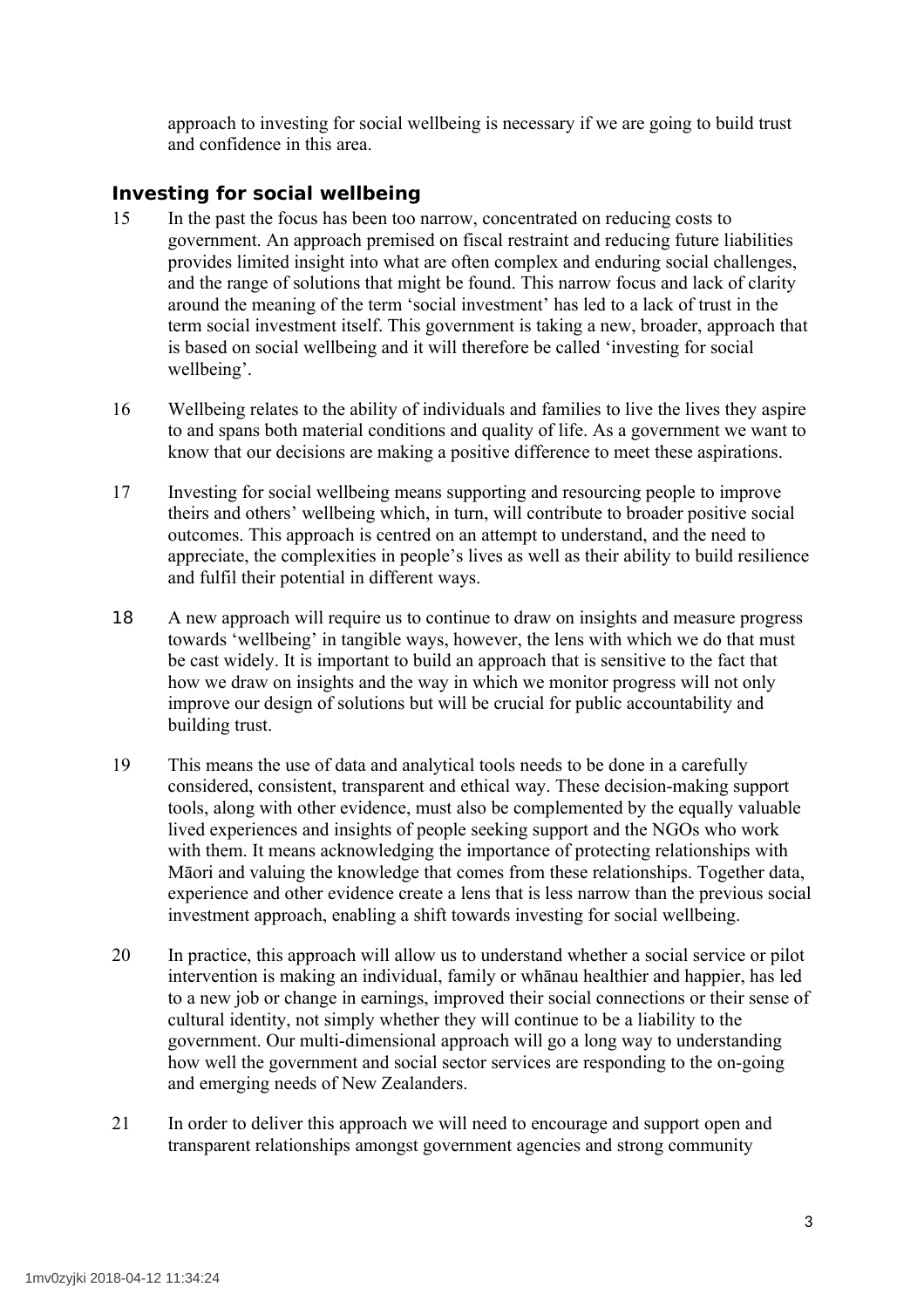partnerships, as the support people require is often not confined to one government agency or NGO. An investing for social wellbeing approach must reflect this.

22 We know that some people need more support than others to meet their potential. We also know that there will be common supports that can have wide ranging impacts for large groups of people. Our approach will ensure that we continue to balance these goals in an effort towards proportionate universalism – using the tools and supports we know will have the greatest impact whilst also tailoring solutions for those with high and complex needs. This requires an innovative outlook to trial new forms of support whilst ensuring existing programmes that work are reaching those who need them.

### **Key features of this approach**

- 23 Using this approach to address social issues and challenges will have some very important differences to the previous social investment approach. While the individual components of the investing for social wellbeing approach are not necessarily new, applying them as a method or a framework is. Our approach will be underpinned by:
	- 23.1 The needs of people and appreciating the complexity of their lives and required solutions. This includes taking an approach that accounts for people's diversity, is inclusive, and treats people with dignity and respect.
	- 23.2 Ensuring that the perspectives of groups disproportionately impacted by negative social outcomes such as Pacific and disabled people, are meaningfully incorporated. This extends to inclusion in the development of solutions and consultation on key social sector issues that impact them.
	- 23.3 Actively engaging with Māori to build on and strengthen existing relationships and ensure that investing for social wellbeing translates to positive social outcomes for Māori.
	- 23.4 Using a wide range of evidence, evaluation results and other data to understand what interventions work and the best ways to support people. This includes knowing what data we need; ensuring we make the most of the data we have, as well as frontline knowledge and people's lived experience; and creating new evidence through testing and trialling new ideas.
	- 23.5 The importance of understanding progress towards wellbeing. This includes ensuring robust measurement of the impact of what we do, improving our insights into complex challenges in a more multi-dimensional way. We expect to significantly upscale efforts to understand 'what works' and understanding a range of possible solutions and the impact on people's wellbeing.
	- 23.6 Moving beyond the last Government's focus on data and databases to make better use of all sources of information and evidence, including client and provider views and experiences. This includes rebuilding people's confidence in the ethical collection and use of data.
	- 23.7 Building strong partnerships and thinking holistically to solve complex and cross-cutting issues like child poverty, mental health or housing. This includes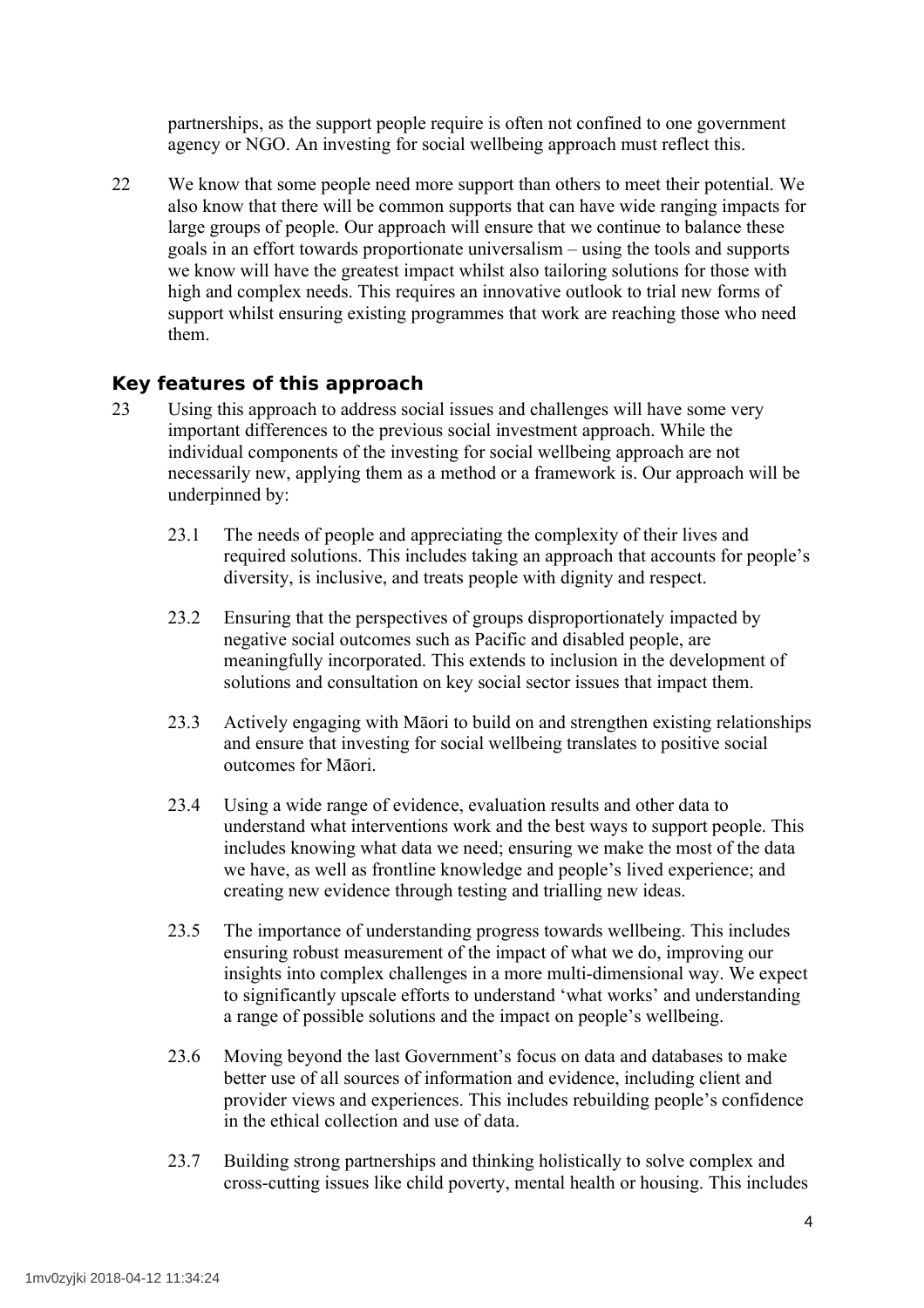government agencies working in partnership with NGOs, iwi and other groups.

- 23.8 Actively working to grow public confidence through partnership and engagement to learn from a wide range of stakeholders and build trust in the solutions that we develop.
- 23.9 Working to harness the potential of people working in frontline organisations, such as NGOs and District Health Boards, and their ability to design effective local and national solutions to social challenges. This includes working in partnership to build commissioning, contracting and delivery capability.
- 23.10 Having clear goals and a common commitment to the best possible social outcomes. Investing for social wellbeing requires collaboration to ensure there is meaningful coordination and joined-up service delivery across government agencies and key external parties.
- 23.11 Providing clear direction and guidance for government agencies to significantly lift their performance and investment design to align with an investing for social wellbeing approach.
- 23.12 Making considered and fiscally responsible investments that align with our priorities and achieve improved social outcomes. This includes making well considered, evidence based choices about where to invest and being prepared to invest now for future benefits.

# **The importance of improving coordination across the system**

- 24 Our approach needs to link together the social system, complement existing work and support the development of new ways to deliver the Government's wellbeing agenda.
- 25 Currently there are a number of frameworks and approaches being developed or in use to address and measure wellbeing and other social outcomes across agencies. This includes, but is not limited to:
	- 25.1 The Department of Prime Minister and Cabinet's Child Wellbeing Strategy.
	- 25.2 The Treasury's Living Standards Framework.
	- 25.3 Statistics New Zealand's monitoring of New Zealand's progress, including its regular release of wellbeing statistics that measure how people feel about their lives.
	- 25.4 The Government Chief Digital Officer's work on digital human rights and the Government Chief Data Steward's work to develop a framework for data governance.
	- 25.5 The Oranga Tamariki Lifetime Wellbeing Model.
	- 25.6 The review of the Whānau Ora service delivery model and Commissioning Agency to identify sustainable outcomes and improve lifetime opportunities for whānau, and the work of the Whānau Ora Data Advisory Group.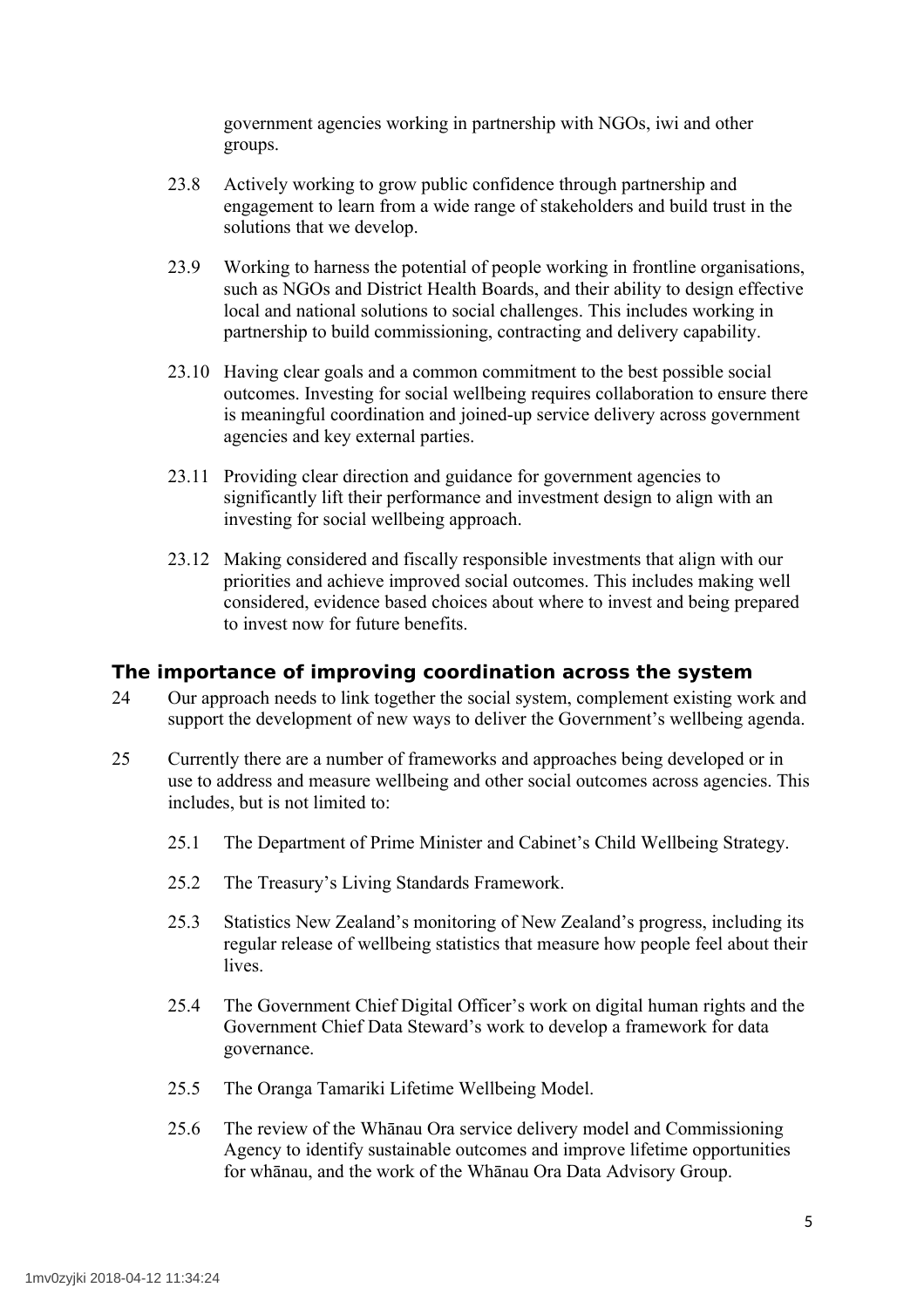- 25.7 Statistics New Zealand's and the Ministry of Foreign Affairs and Trade's work to monitor Sustainable Development Goals.
- 25.8 The Ministry of Social Development's Social Report and their work on a Privacy, Human Rights and Ethics Framework.
- 25.9 The SIA's work to develop a method for measuring the impact of government funded services on individual and family wellbeing.
- 26 It will be crucial that, as an investing for social wellbeing approach is more broadly socialised and developed, the principles underlying this approach align well with this on-going work.
- 27 I am also aware that Statistics NZ is currently undertaking work to understand the emerging need for guidance on Māori data sovereignty. I expect that our engagement with Māori through this process will provide useful insights to support this work in the broader data and investment and social wellbeing sector.
- 28 I intend to work closely with social sector Ministers to ensure that we are well connected across all of this work and can support one another and not duplicate efforts. The Social Investment Board and the SIA are working with agencies and the broader social system to determine how the system can work better together, how an investing for social wellbeing approach will contribute to the broader system and how the approach should be implemented. I will report back to this Committee in October on the results of this work.

# **We are developing a data protection and use policy**

- 29 If data is to play an effective role in our efforts to improve wellbeing, agreed guidance on when, why and how data is collected and used, is necessary. We need to ensure that value is both mutual and understood and trust is built and retained across all aspects of data collection and use.
- 30 Following the Privacy Commissioner's report *Inquiry into the Ministry of Social Development's collection of individual client-level data from NGOs*, the Social Investment Agency was asked in partnership with Statistics NZ to develop a shared set of rules for the safe, ethical and transparent use of social sector data (a Data Protection and Use Policy).
- 31 The Data Protection and Use Policy will provide principles and guidelines, including processes and tools, to enable frontline staff to safely collect, use, and re-use data in ways that protect the interests of those whose data is being collected, realises the public value of data, and maintains social licence. These principles and guidelines will apply across the social sector with room for adaptation for specific circumstances in different sectors.

# **We have public engagement process planned**

- 32 We are planning to engage with a range of New Zealanders to:
	- 32.1 Socialise this Government's investing for social wellbeing approach and develop an approach that can be used to inform policy that takes into account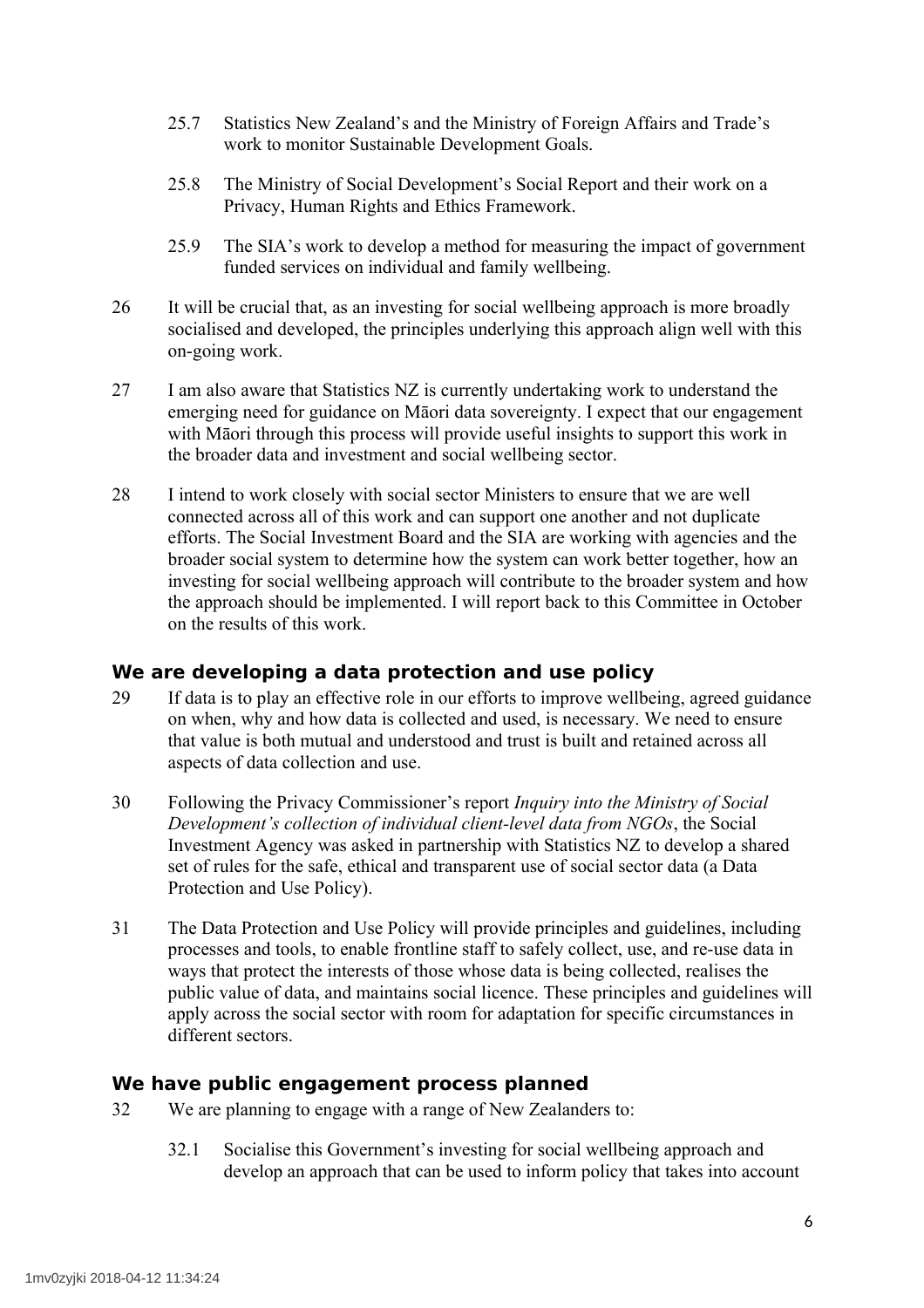the complexity of people's lives and enables choices that build individual, family and community wellbeing.

- 32.2 Inform the development of the Data Protection and Use Policy to develop rules and guidelines that takes into account the specific circumstances and concerns that different groups have in relation to the collection and use of personal data.
- 33 The engagement will happen from May to August 2018. There will then be more targeted consultation on a draft Data Protection and Use Policy that has been produced from the initial engagement.
- 34 The engagement schedule will involve upwards of 100 sessions nationwide. These sessions will run from Kaitaia to Invercargill and include service users including people with disabilities, iwi and pacific peoples; NGOs and peak bodies; and government agencies.
- 35 There will also be an online engagement option available for members of the public who are unable to attend the workshops. Input will be able to be provided anonymously through this option. The engagement process will invite broad participation and allow for a genuine opportunity for all participants to provide feedback and input.
- 36 I consider that the potential benefits to combining engagement on the investing for social wellbeing approach and the Data Protection and Use Policy outweigh any potential risks. Running engagement on the two topics together will avoid overconsultation and participant fatigue. There are important differences between the topics, but the safe and ethical use of data is an important component of the investing for social wellbeing approach and the audiences will be largely overlapping. A combined engagement approach will also avoid excessive consultation costs.
- 37 While there is a risk that a combined engagement approach will lead to confusion around outcomes of the two topics or create conflicting public expectations about other wellbeing work, these risks are being mitigated through the careful design of the workshops and training of facilitators.

# **Next Steps**

- 38 I intend reporting back to this Committee with the results of the engagement on the investing for social wellbeing approach in October 2018. At the same time I will also report back on how this approach might be integrated better to support the different work across the social system, including what investing for social wellbeing looks like in practice and how the approach could be implemented.
- 39 I also intend reporting back to this Committee with the results of the Data Protection and Use Policy engagement and a draft policy in November 2018.

### **Consultation**

40 The Ministry of Education, Ministry of Health, Oranga Tamariki – Ministry for Children, Ministry of Justice, Ministry of Social Development, the Department of Corrections, New Zealand Police, Treasury, State Services Commission, Te Puni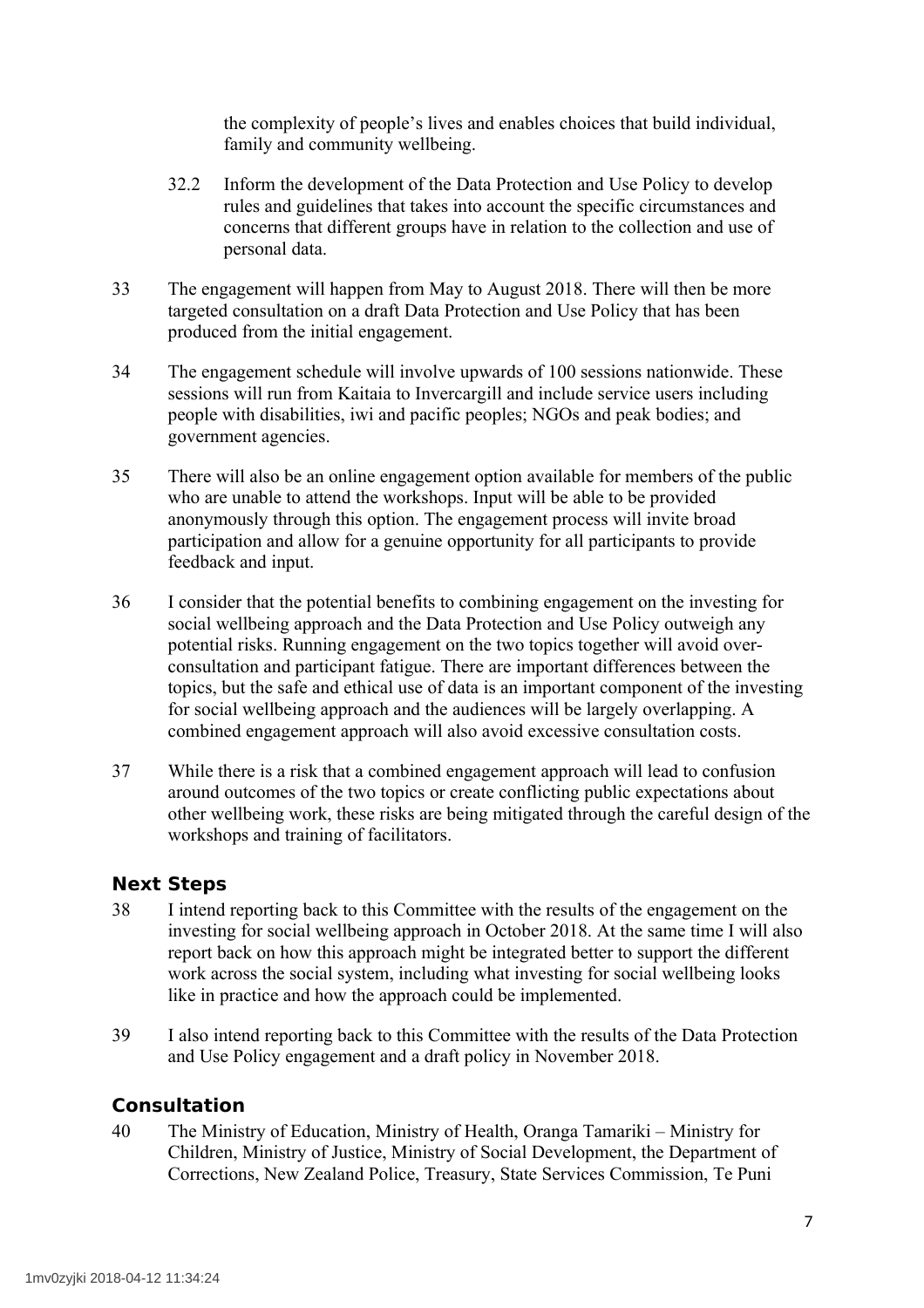Kōkiri, Ministry for Pacific Peoples, Ministry for Women, Department of Internal Affairs, Statistics NZ, and the Accident Compensation Corporation have been consulted and their views taken into account. The Department of Prime Minister and Cabinet has been informed.

- 41 The Office of the Privacy Commissioner was also consulted and provided the following comment on the paper:
	- 41.1 "The Privacy Commissioner considers that the Government's approach to investing for social wellbeing should proceed cautiously in order to maintain the faith and trust that underpins the social sector. The Commissioner notes that breaches of this trust have the potential to undermine the confidence in Government by both NGOs and the individuals who are entrusting their sensitive personal information for safekeeping, as witnessed with the Ministry of Social Development's attempted collection of individual client-level data".

# **Financial Implications**

42 There are no direct financial implications arising from this paper.

## **Human Rights**

43 The policy proposals in this paper appear consistent with the New Zealand Bill of Rights Act 1990 and the Human Rights Act 1993.

## **Legislative Implications**

44 This paper has no legislative implications.

### **Regulatory Impact Analysis**

45 An impact statement or impact analysis is not required.

### **Gender Implications**

46 An investing for social wellbeing approach has the potential to contribute to better outcomes for all New Zealanders, including women.

# **Disability Perspective**

47 An investing for social wellbeing approach has the potential to contribute to better outcomes for all New Zealanders, including those with a disability.

### **Publicity**

48 A communications plan for the public engagement is being prepared for the Minister of Social Development. Communications support material, including draft speaking notes for Ministers, will be sent to relevant agencies before the public engagement process begins. I also intend to proactively release this paper.

### **Recommendations**

49 It is recommended that the Committee: